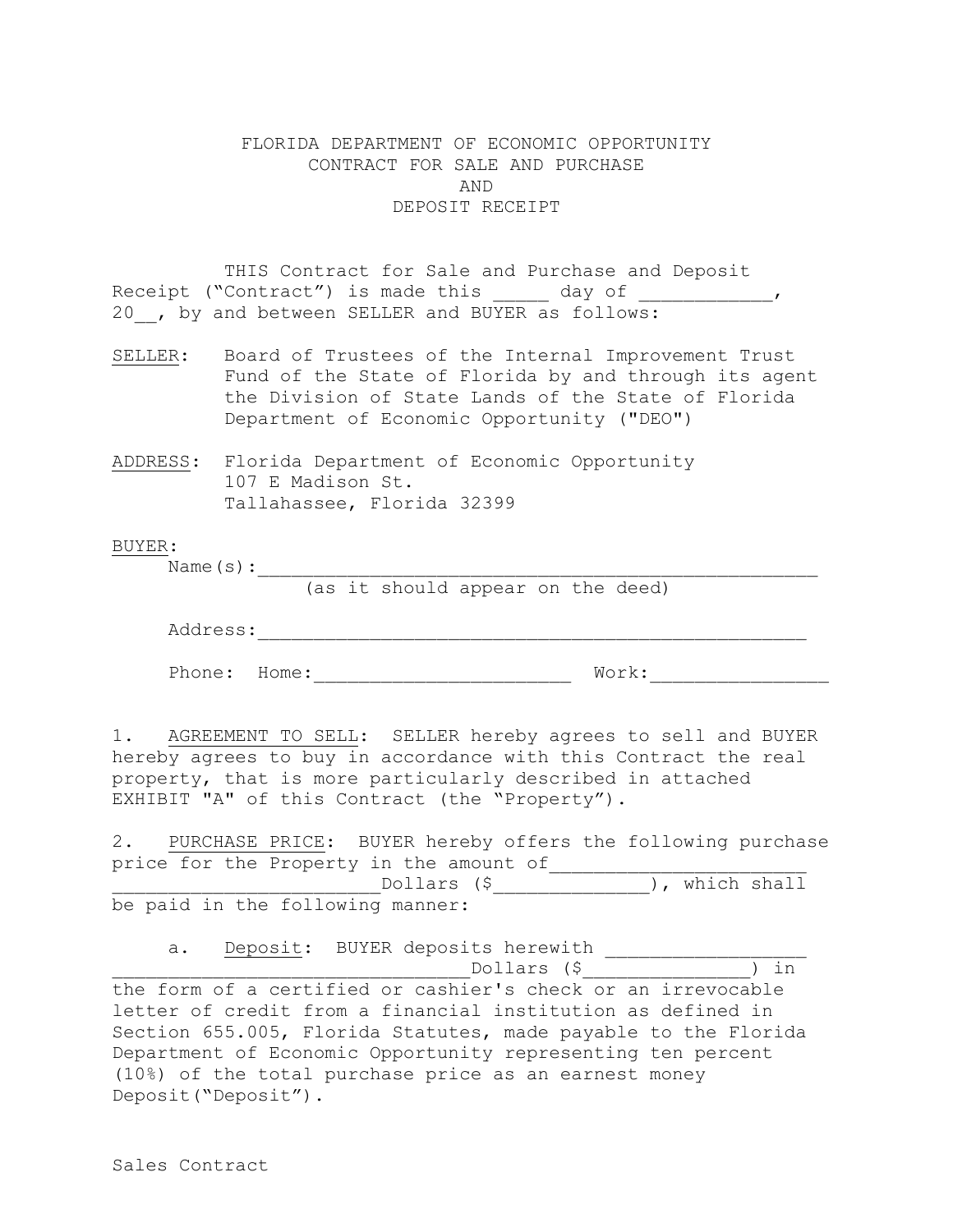b. Balance: At closing, BUYER shall be required to pay the balance of the purchase price in the amount of

Dollars(\$ ) by wire transfer of funds through a Federal Reserve Bank or other immediately available funds acceptable to SELLER, made payable to the State of Florida Department of Economic Opportunity or SELLER'S designated closing agent.

3. TIME OF ACCEPTANCE: If this offer is not accepted by SELLER, the Deposit shall be returned to BUYER and this offer shall be null and void.

4. CLOSING, EXPENSES AND POSSESSION: This Contract shall be closed following approval by SELLER, and the deed delivered after execution by SELLER. SELLER will deliver possession of the Property to BUYER at closing. The following are additional details of closing:

a. Time and Place: The closing shall be on or before 90 days after SELLER'S execution of this Contract. The date, time and place of closing shall be set by DEO.

b. Conveyance: At closing, SELLER will deliver to BUYER a fully executed quitclaim deed conveying the Property and any improvements in "AS IS, WHERE IS CONDITION," without warranties or representations, subject to a reservation in favor of the SELLER of an undivided three-fourths interest in phosphate, minerals and metals and an undivided one-half interest in all petroleum pursuant to Section 270.11, Florida Statutes.

c. Expenses: BUYER shall be responsible for and pay all closing costs associated with the Property including, but not limited to, advertising costs, appraisal costs, survey costs, documentary stamp tax on the deed, recording fees, abstract or title insurance fees, attorneys' fees and real estate brokerage fees. BUYER shall reimburse DEO at closing for any closing costs that are initially paid for by DEO. Any costs of sale incurred by SELLER or by other parties on behalf of SELLER shall be paid by separate certified or cashier's check made payable to the State of Florida Department of Economic Opportunity or an escrow agent designated by DEO at the time of closing. SELLER may require that the closing be processed by and through a title insurance company or other closing agent, designated by DEO, and BUYER shall pay any costs charged by such company or agent for this closing service. If BUYER obtains a survey of the Property,

Page 2 of 7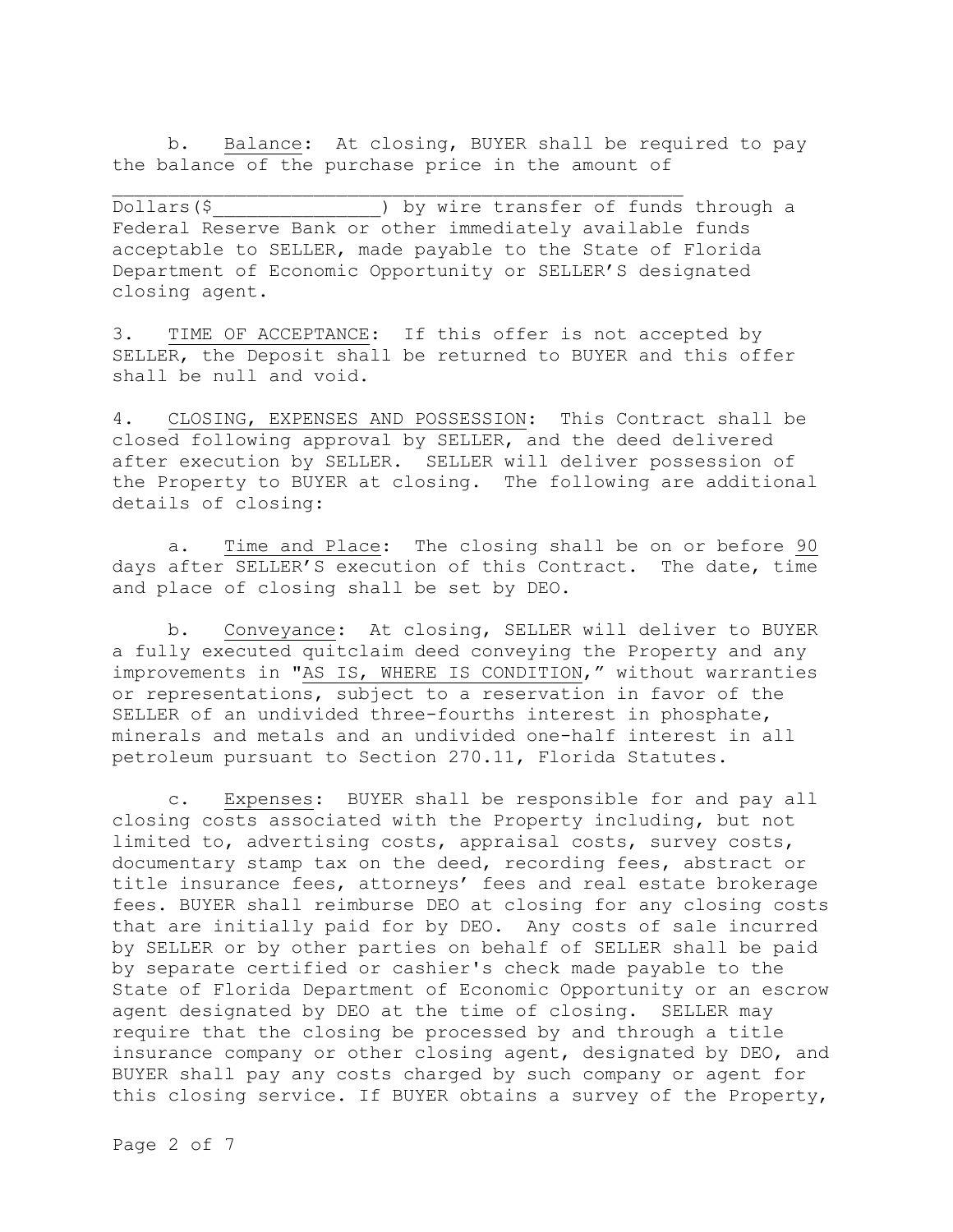nothing contained therein shall affect the purchase price or terms of this Contract.

5. REAL ESTATE TAXES, EASEMENTS, RESTRICTIONS AND ENCUMBRANCES: BUYER agrees to pay all outstanding real estate taxes. BUYER agrees to take title to the Property subject to any outstanding taxes, special liens or assessments, comprehensive land use plans, zoning, restrictions, prohibitions, permits, leases, tenancies and encumbrances affecting the Property and other requirements imposed by governmental authority; restrictions, qualifications and matters appearing on the plat or otherwise common to the subdivision, restrictive covenants, public utility easements and all outstanding easements, reservations and other interests.

6. WETLANDS: Any wetlands on the Property may be subject to the permitting requirements of DEO, the applicable water management district or any other applicable permitting entity.

7. CONDITION OF THE PROPERTY: BUYER acknowledges that he has inspected the Property and agrees to accept the Property in "AS IS, WHERE IS CONDITION." SELLER makes no warranties or representations whatever as to the condition of the Property or any improvements located thereon, or the fitness of either for any particular use or purpose.

8. RADON GAS: Radon is a naturally occurring radioactive gas that, when it has accumulated in a building in sufficient quantities, may present health risks to persons who are exposed to it over time. Levels of radon that exceed federal and state guidelines have been found in buildings in Florida. Additional information regarding radon and radon testing may be obtained from your county public health department.

9. RISK OF LOSS: In the event of any substantial damage to the Property (in excess of \$5,000) between the date of this Contract and the date of closing, SELLER shall have the option of restoring the damaged Property to its condition immediately prior to the occurrence causing the damage, in which event, BUYER shall complete the transaction as originally planned. If these repairs are not completed prior to closing date, closing will be extended until such time as the repairs are completed. If SELLER elects not to restore the damaged Property, BUYER'S sole remedy shall be the right to rescind this Contract by giving written notice to SELLER and to receive a refund of the Deposit or, alternatively, to proceed to closing on the Property, as damaged, without adjustment in the purchase price.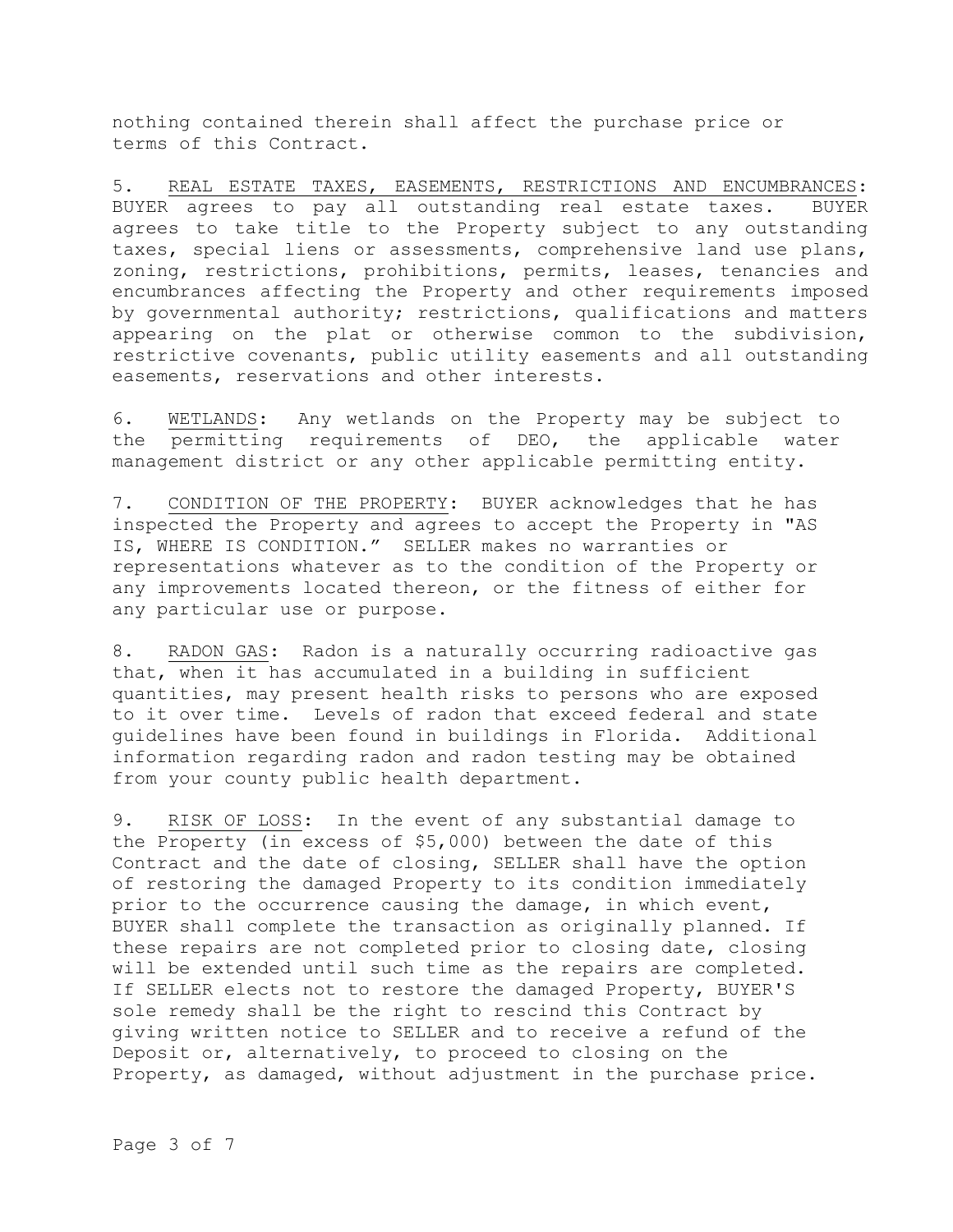In the event of any lesser damage (\$5,000 or less), the parties shall proceed to closing as though no damage had occurred.

10. DEFAULT: If BUYER fails to close on or before the date set forth in paragraph 4.a. of this Contract, the Deposit may be retained by SELLER as agreed upon liquidated damages, consideration for execution of this Contract and in full settlement of any claims; whereupon this Contract shall be terminated and SELLER and BUYER shall be relieved of all obligations under this Contract; or SELLER, at SELLER'S option, may elect to specifically enforce this Contract. If SELLER fails to deliver the quit claim deed to BUYER on or before the closing date set forth in paragraph 4.a. of this Contract, BUYER may elect to receive the return of the Deposit, whereupon this Contract shall be terminated and BUYER and SELLER shall be relieved of all obligations under this Contract; or BUYER, at BUYER'S option, may seek specific performance.

11. SUCCESSORS: Upon execution of this Contract by BUYER, this Contract shall be binding upon and inure to the benefit of BUYER, his heirs, successors or assigns.

12. RECORDING: Neither this Contract nor any notice of it may be recorded in any county by any person.

13. ASSIGNMENT: This Contract shall not be assigned by BUYER without the prior written consent of SELLER.

14. TIME OF ESSENCE: Time is of the essence in the performance of this Contract.

15. AMENDMENTS: This Contract contains the entire agreement and all representations of the parties. No amendment will be effective except when reduced to writing signed by all parties. Notwithstanding the foregoing, the parties acknowledge that the legal description of the Property is based upon historic chain of title information, without the benefit of a current survey. The parties agree that if, in the opinion of SELLER, it becomes necessary to amend the legal description to correct errors, to more properly describe the Property, or to otherwise revise the legal description of the Property, the legal description to be used in the survey (if any) and in the closing instruments required by this Contract for the Property shall be revised by or at the direction of SELLER, and shall be subject to the final approval of SELLER. Anything to the contrary hereinabove notwithstanding, such a revision of the legal description of the Property shall not require a written amendment to this Contract.

Page 4 of 7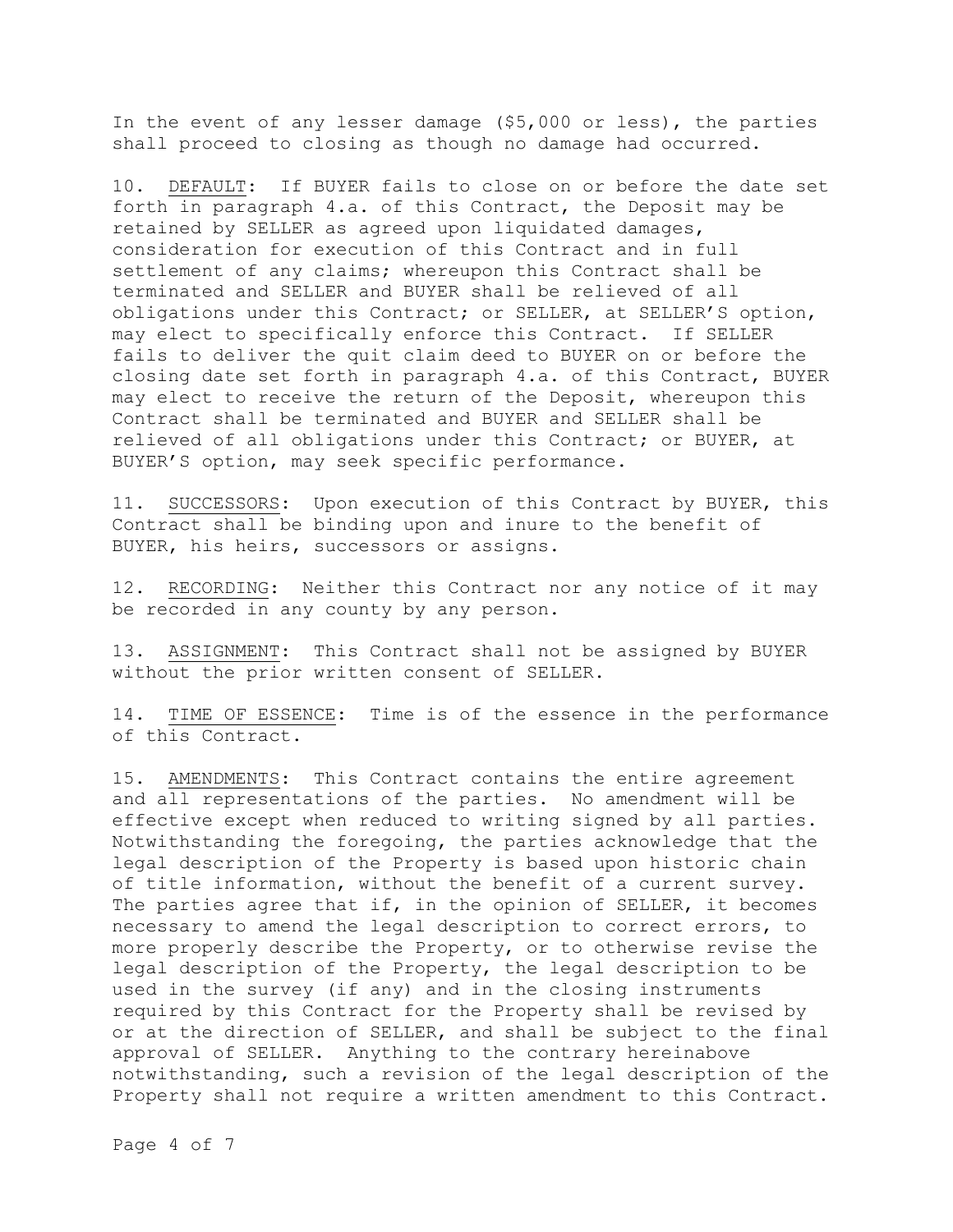In such event, the SELLER'S execution and delivery of the closing instruments containing the revised legal description and the BUYER'S acceptance of said instruments and of the final survey (if any) containing the revised legal description shall constitute a full and complete ratification and acceptance of the revised legal description of the Property by the parties.

16. SURVIVAL: The covenants of this Contract will survive delivery and recording of deed and possession of the Property.

17. ACCEPTANCE OF OFFER: SELLER reserves the right to reject this offer. Therefore, this Contract shall not bind SELLER, DEO or the State of Florida in any manner unless or until it is approved and legally executed by SELLER.

REMAINDER OF PAGE INTENTIONALLY LEFT BLANK. SIGNATURE PAGE TO FOLLOW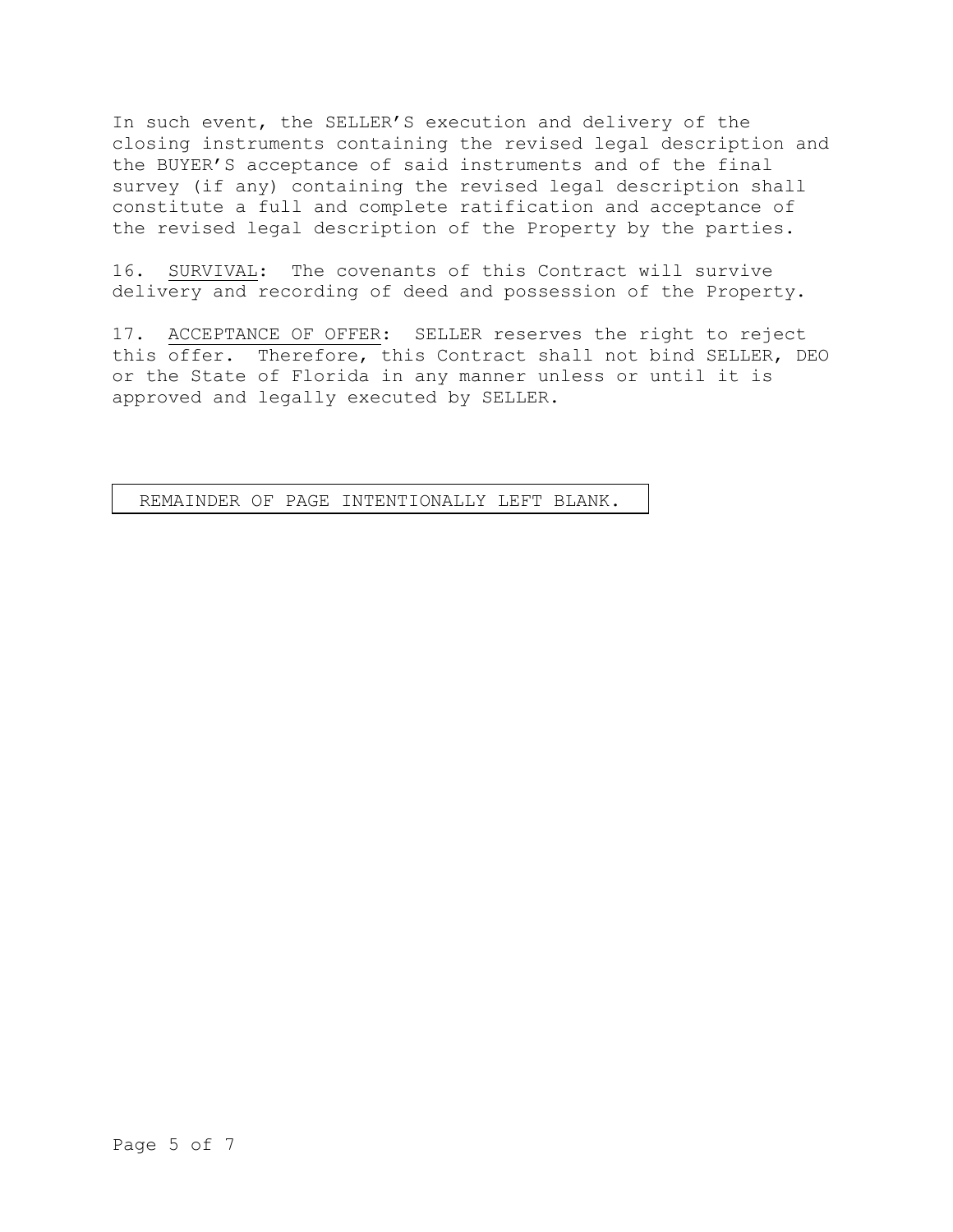The parties have caused this Contract to be executed on the day and year first above written.

## "SELLER"

BOARD OF TRUSTEES OF THE INTERNAL IMPROVEMENT TRUST FUND OF THE

STATE

OF FLORIDA

 $By:$  (SEAL)  $\texttt{TTITE}:$ STATE OF FLORIDA DEPARTMENT OF ECONOMIC OPPORTUNITY

> APPROVED AS TO FORM AND LEGALITY

 $BY:$ 

DEO ATTORNEY

"BUYER"

(If a corporation, Name of BUYER)

Signature of BUYER

Print/Type Name of BUYER

(If a corporation, title of person signing.) Affix corporate Seal if officer other than President is signing.